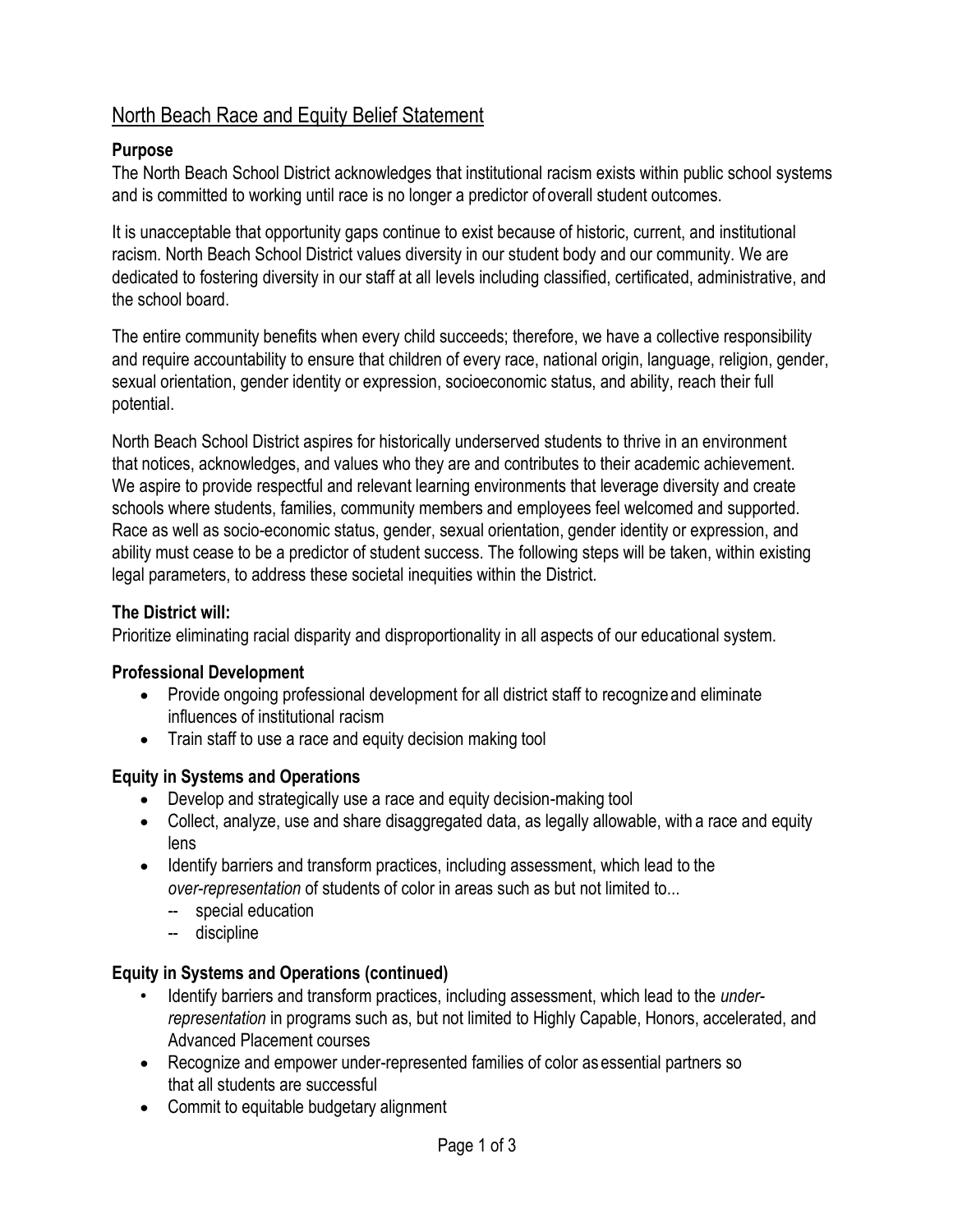#### **Workforce Equity**

- Formally and informally recognize the value of a diverse workforce
- Make appropriate efforts within existing legal frameworks to recruit, hire, support and retain racially and linguistically diverse staff

**The School Board shall charge and hold the Superintendent accountable for taking steps to implement the goals of this policy including enacting the following:**

- Develop a plan for and allocate resources for on-going race and equity training for all staff.
- Make appropriate efforts within existing legal frameworks to recruit, hire, support and retain racially and linguistically diverse staff.
- Provide additional and equitable resources both inside and outside of the classroom to support the success, well-being, and belonging of all students, particularly students of color.
- Make staffing and budgetary adjustments as needed.
- Set measurable goals, create action plans to achieve them, and developing systems for accountability.
- Create a mechanism for community and family engagement.
- Communicate how equity work is being carried out through district priorities.

#### **Definitions**

For the purpose of this policy the following terms shall have these meanings:

**Disaggregated Data:** Results (attendance, test, discipline, etc.) sorted into groups of students who are economically disadvantaged, from racial and ethnic minority groups, have disabilities, or have limited English fluency. This practice allows parents, teachers, and community to see more than just the average score for their child's school. Instead, parents, community, and teachers can see how each student group is performing.

**Disproportionality:** A group of students being overrepresented or underrepresented when compared to the size of their group in the district.

**Diversity:** This list in not all-inclusive and the statement calls for annual updates.

- Age
- Citizenship Status
- Color
- Creed or Religion
- Culture
- Economic Status
- Family Structure
- Gender Identity or Expression
- Language Accessibility
- Marital/Relationship Status
- Mental and Physical Ability
- National Origin
- **Pregnancy**
- Race
- Sex
- **Sexual Orientation**
- Use of Service Animals